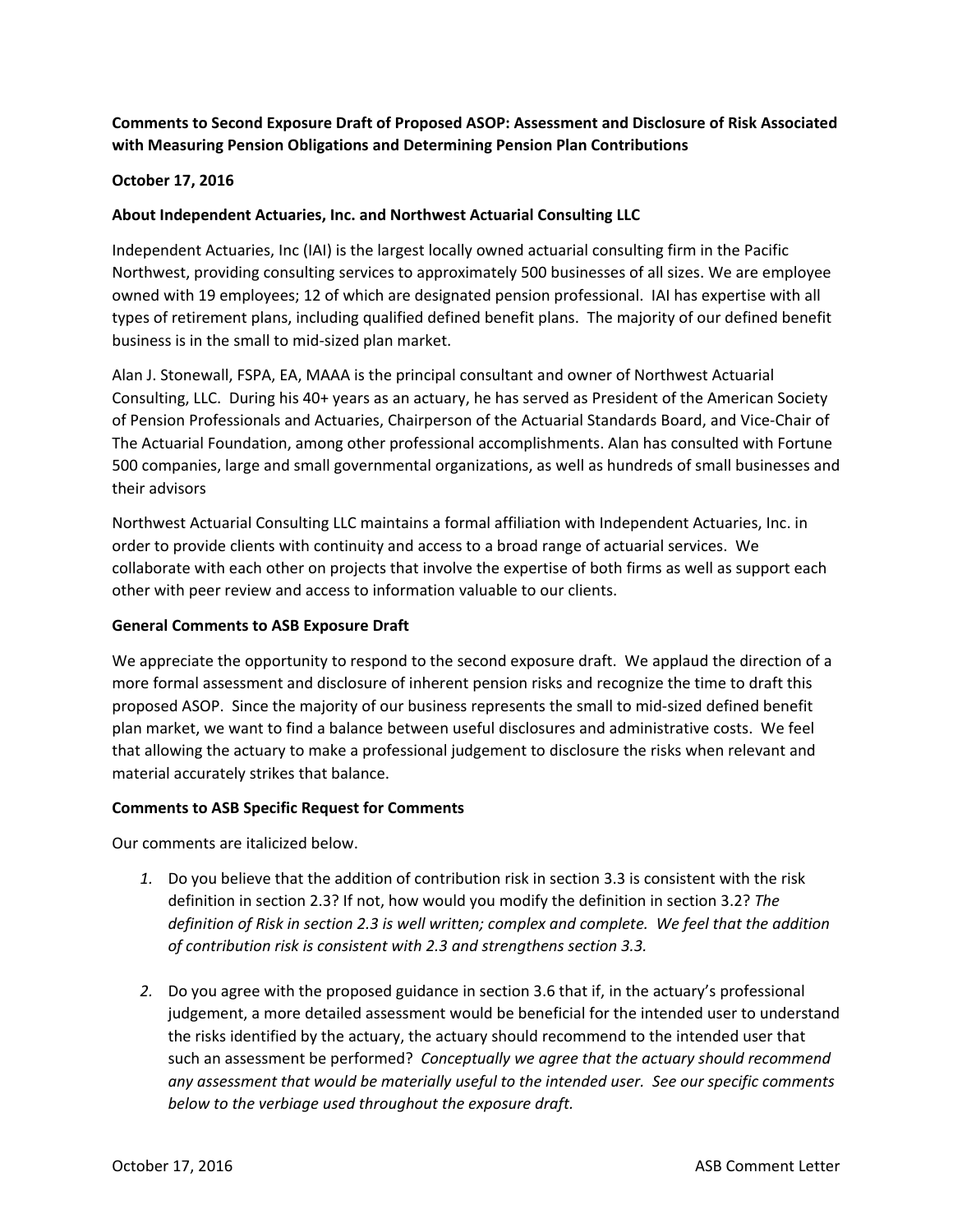*3.* Do you believe that the guidance in section 3.8 regarding the disclosure of historical actuarial measurements or potential disclosure of other historical information to assist in understanding the risks associated with the plan is appropriate? If not, what changes do you suggest? *Yes, we feel that this addition is appropriate.* 

### **Specific Comments and Clarifications**

- 1. Please clarify whether Scope as defined in Section 1.2 excludes reporting under Financial Accounting Standards Board Accounting Standards Codification (ASC). The reporting under ASC utilizes some assumptions not determined by the actuary and ASC already prescribes some assessment of risks.
- 2. Section 3.4 states that the assumptions used to determine expected future measurements should result in one or more "plausible outcomes". This guidance seems incomplete. If the assumptions used result in an implausible outcome, isn't that also potentially valuable information? Is it clear to an actuary when an outcome is plausible?
- 3. Section 3.4, second paragraph, describes the reliance on data and analyses obtained from a variety of sources. The guidance provided is that the actuary may consider the views of such sources but the actuary is responsible for selection of the assumptions used to assess risk. The sentence – "The actuary may benefit from becoming familiar with a range of views..." – should be removed. Among other reasons, it implies that an actuary who does not become familiar with a range of views on "the factors underlying each assumption" is missing out on something that might be beneficial to his work. This places an undue burden on the actuary who when challenged, cannot demonstrate that he obtained a range of views on each and every assumption used in his assessment. If it is decided to keep the sentence, we suggest replacing the wording: "The actuary may benefit from becoming familiar…" with "In some instances, the actuary may gain useful insight from becoming familiar…"
- 4. Similarly, we suggest replacing the word "beneficial" in the first sentence of 3.6 with "materially useful".
- 5. Section 3.7 says the actuary should provide commentary to help the intended user understand the significance of the disclosed plan maturity measure when assessing risk. Can this commentary be oral? In some small plans where, for example, 75% or more of plan liabilities are attributable to one or two owners, plan maturity measures are seldom meaningful information. Is commentary to this fact required by Section 3.7?
- 6. Please clarify the intended meaning of the term "Plan Maturity". We believe this is not a universally understood term. We suggest a definition be added to Section 2.
- 7. We recommend reordering the examples in Section 3.7, with the most commonly used measures listed first. A suggested order is as follows:
	- a) The duration of the actuarial accrued liability